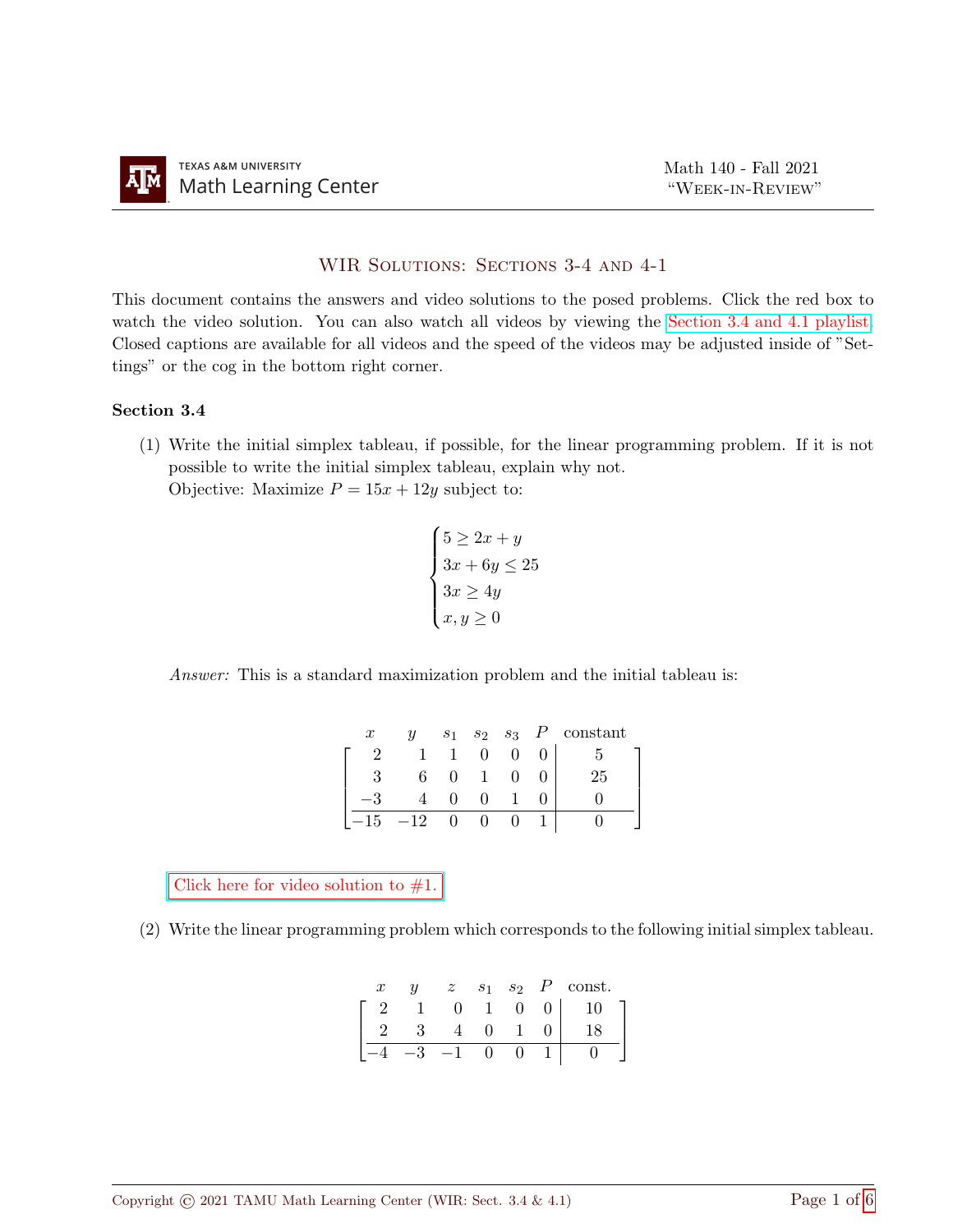Answer: Maximize  $P = 4x + 3y + z$  subject to

$$
\begin{cases} 2x + y \le 10 \\ 2x + 3y + 4z \le 18 \\ x, y \ge 0 \end{cases}
$$

Click here for video solution to  $#2$ .

- (3) For the tableau given below,
	- (a) State the basic and non-basic variables.
	- (b) Give the value of each variable.
	- (c) Determine if the given tableau is a final tableau. If it is not the final tableau, give the next pivot element.

| $\boldsymbol{x}$ | $\boldsymbol{\mathit{u}}$ | $\boldsymbol{z}$                   |                |                               | $S_1$ $S_2$ $S_3$ | P constant |
|------------------|---------------------------|------------------------------------|----------------|-------------------------------|-------------------|------------|
|                  |                           | $0 \t -1/2 \t 1 \t 0 \t -3/2 \t 0$ |                |                               |                   | - 300      |
|                  |                           |                                    |                |                               | $1/2$ 0 1 $-1/2$  | 150        |
|                  |                           | 1/2                                | $\overline{0}$ | $\begin{matrix}0\end{matrix}$ | 1/2               | <b>200</b> |
| 12               |                           | $-2$                               |                |                               |                   | 1600       |

Answer:

(a) Basic variables are  $y, s_1, s_2$ , and P.

The non-basic variables are  $x, z$ , and  $s_3$ .

(b)  $x = 0, y = 200, z = 0, s_1 = 300, s_2 = 150, s_3 = 0, P = 1600$ 

(c) The tableau is not in final form. The pivot element is in column 3, row 2.

Click here for video solution to  $#3$ .

(4) Use the constraints given below and the optimal solution of  $(x, y) = (0, 30)$  to state the value of each slack variable.

$$
\begin{cases} 6x + 5y \le 500 \\ 20x + 30y \le 900 \\ x, y \ge 0 \end{cases}
$$

Answer:  $s_1 = 350, s_2 = 0$ Click here for video solution to  $#4$ .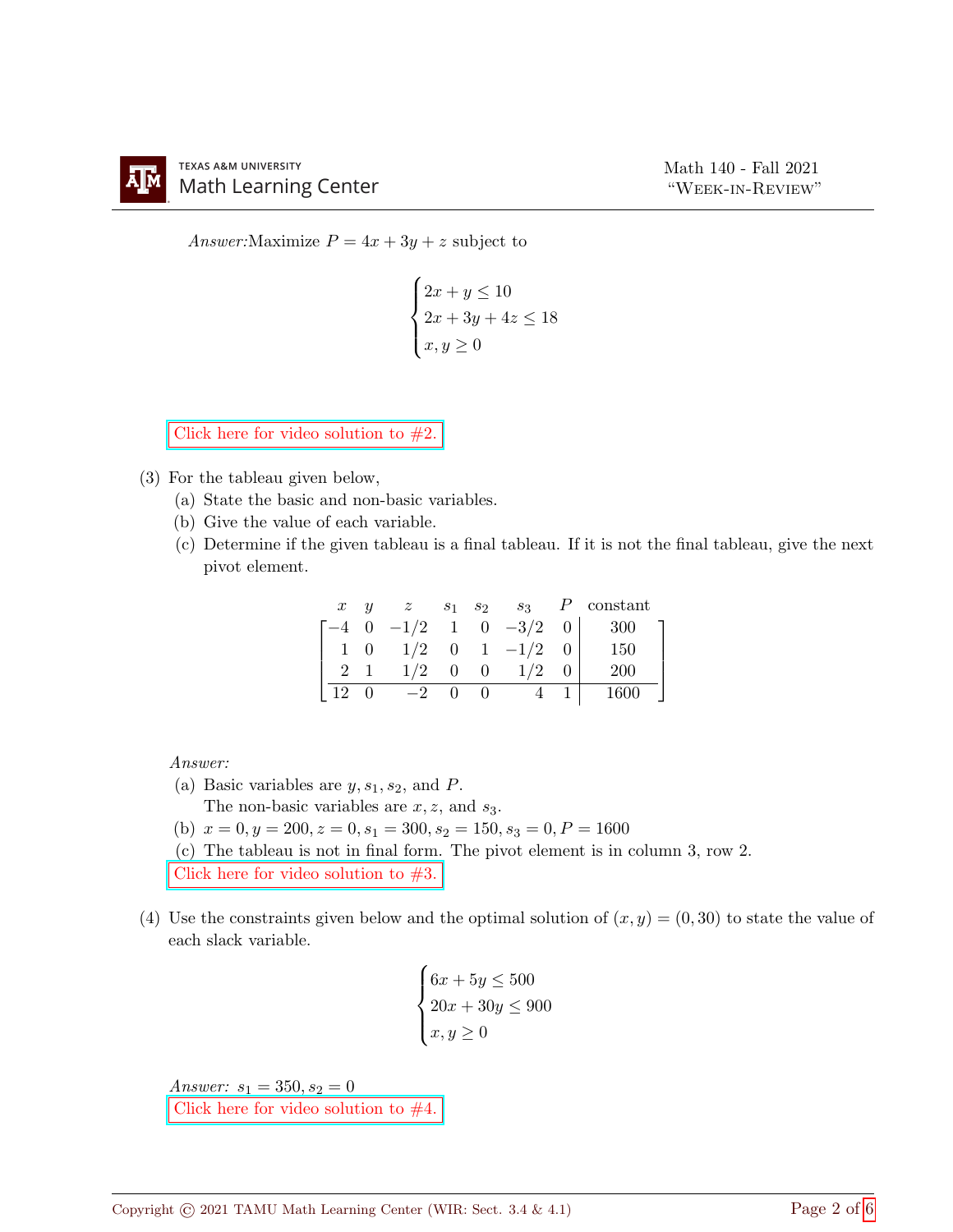(5) Use the simplex method to solve the linear programming problem given below. For each stage of the simplex process, give the value of each variable for each tableau. [Use the online website to help with pivoting](https://www.zweigmedia.com/spreadsheets/gaussjordanpage.php?lang=en) on the proper elements in the tableaus.

Maximize  $P = 4x + 8y + 6z$  subject to:

```
\sqrt{ }\int\overline{\mathcal{L}}2x + 3y + z \le 9003x + y \le 350 - z4x + z - 400 \le -2yx, y, z \geq 0
```
Answer: Initial tableau is below. First pivot element is column 2, row 3. The corner point corresponding to this tableau is  $x = 0, y = 0, z = 0$ . The values of the other variables are  $s_1 = 9000, s_2 = 350, s_3 = 400, \text{ and } P = 0.$ 

| $\boldsymbol{x}$ | $\boldsymbol{\mathit{u}}$ | $\boldsymbol{z}$ | S <sub>1</sub> | $s_2$ $s_3$ | constant |
|------------------|---------------------------|------------------|----------------|-------------|----------|
| ິ                |                           |                  |                |             | 900      |
|                  |                           |                  |                |             | 350      |
|                  |                           |                  |                |             | мı       |
|                  |                           |                  |                |             |          |

Tableau 2 is below. The tableau is not in final form. The second pivot element is in column 3, row 2. The corner point correspoinding to this tableau is  $x = 0, y = 200, z = 0$ . The values of the other variables are  $s_1 = 300, s_2 = 150, s_3 = 0$ , and  $P = 1600$ .

| $\boldsymbol{x}$   | $\boldsymbol{u}$ | z                          |          |                | $s_1$ $s_2$ $s_3$ | P constant  |  |
|--------------------|------------------|----------------------------|----------|----------------|-------------------|-------------|--|
|                    |                  | $-4$ 0 $-1/2$ 1 0 $-3/2$ 0 |          |                |                   | 300         |  |
| 1 0                |                  |                            |          |                | $1/2$ 0 1 $-1/2$  | 150         |  |
|                    |                  | $1/2$ 0                    |          | $\overline{0}$ | 1/2               | <b>200</b>  |  |
| $\cdot$ 12 $\cdot$ | $\Omega$         | $-2$                       | $\theta$ | $\overline{0}$ |                   | <b>1600</b> |  |

Tableau 3 is below. The tableau is in final form. The final solution is  $x = 0, y = 50, z =$  $300, s_1 = 450, s_2 = 0, s_3 = 0, P = 2200$ . Thus, P attains a maximum value of 2200 at  $(x, y, z) = (0, 50, 300)$ . There will be 450 units leftover for the inequality  $2x + 3y + x \le 900$ 

| $\boldsymbol{x}$ |     |                |              |      |                | $y \quad z \quad s_1 \quad s_2 \quad s_3 \quad P \quad \text{constant}$ |
|------------------|-----|----------------|--------------|------|----------------|-------------------------------------------------------------------------|
| $-3$ 0 0         |     | $\overline{1}$ |              | $-2$ | 0 <sup>1</sup> | 450                                                                     |
|                  | (1) | $\overline{0}$ | $\mathbf{2}$ | -1   |                | 300                                                                     |
|                  |     | $\mathbf{0}$   | $-1$         |      |                | 50                                                                      |
|                  |     |                |              |      |                |                                                                         |

Click here for video solution to  $#5$ .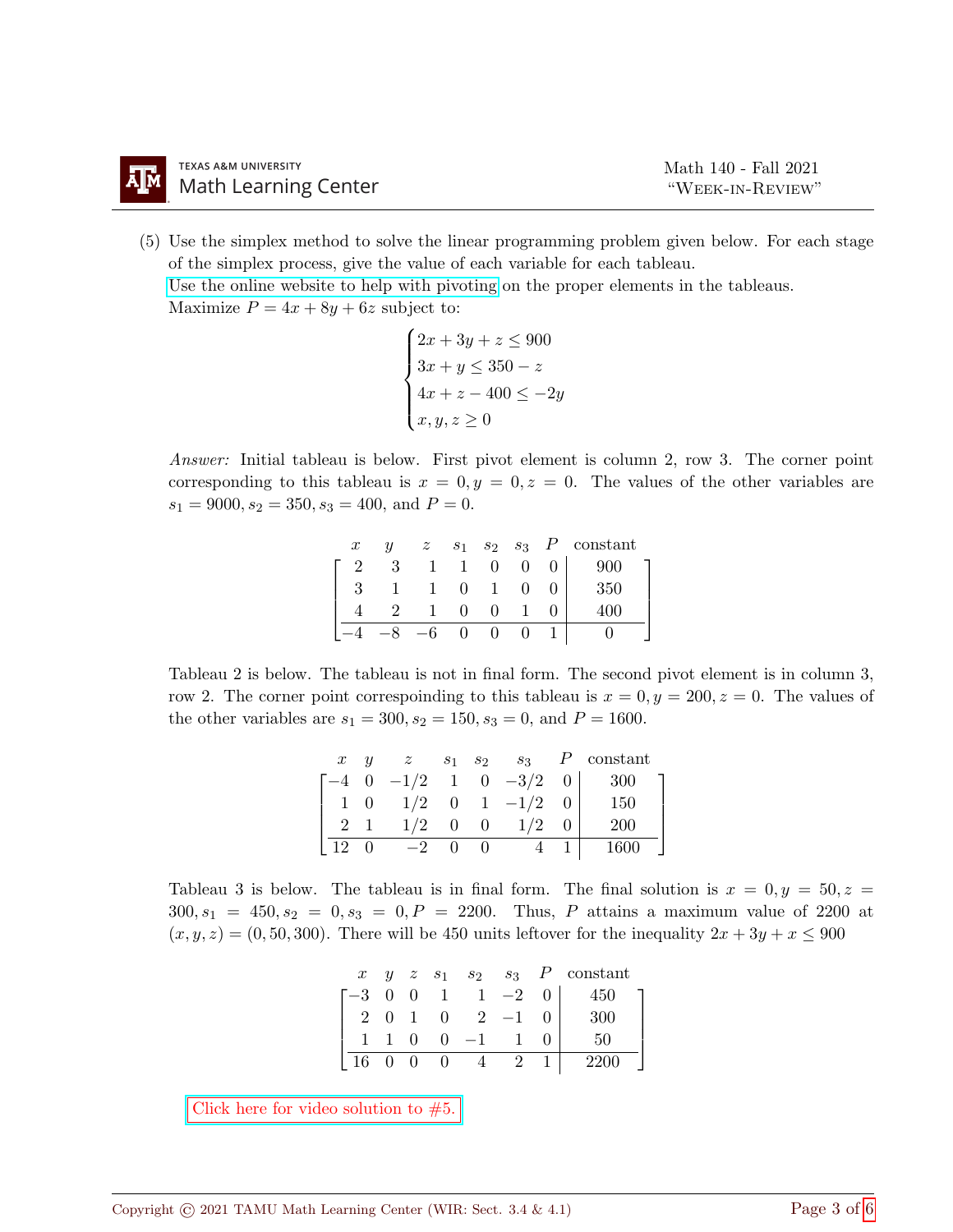(6) Manufacturing Problem:A factory manufactures chairs, tables and bookcases each requiring the use of three operations: Cutting, Assembly, and Finishing. The cutting can be used at most 600 hours; assembly at most 500 hours; and finishing at most 300 hours. A chair requires 1 hour of cutting, 1 hour of assembly, and 1 hour of finishing; a table needs 1 hour of cutting, 2 hours of assembly, and 1 hour of finishing; and a bookcase requires 3 hours of cutting, 1 hour of assembly, and 1 hour of finishing. If the profit is \$20 per unit for a chair, \$30 for a table, and \$25 for a bookcase, how many units of each should be manufactured to maximize profit?

For the manufacturing problem given above, we want to maximize  $P = 20x+30y+25z$  subject to:

 $\sqrt{ }$  $\int$  $\overline{\mathcal{L}}$  $x + y + 3z \le 600$  $x + 2y + z \le 500$  $x+y+z \leq 300$  $x, y, z \geq 0$ 

where x is the number of chairs manufactured; y is the number of tables manufactured; z is the number of bookcases manufactured; and  $P$  is the profit (in dollars) obtained by the company. Note: It is good practice to make sure you can set up the objective function and constraints for this linear programming problem as well as the initial simplex tableau. It is also recommended you perform simplex to obtain the final tableau given below.

After using the simplex method to solve this problem the final tableau is given below. Interpret the tableau below in the context of the problem.

| $\mathcal{X}$ |          |                |      |      |                | $y \quad z \quad s_1 \quad s_2 \quad s_3 \quad P \quad \text{constant}$ |
|---------------|----------|----------------|------|------|----------------|-------------------------------------------------------------------------|
| $-2$ 0 0      |          | 1              | 2    | $-5$ | 0 <sup>1</sup> | 100                                                                     |
|               | $\theta$ | $\overline{0}$ |      |      |                | 200                                                                     |
|               |          | $\mathbf{0}$   | $-1$ |      |                | 100                                                                     |
|               |          | $\mathbf{U}$   | b.   | 20   |                | $8500\,$                                                                |

Answer: The company will obtain a maximum profit of \$8500 when they manufacture no chairs, 200 tables, and 100 bookcases. They will use all the assembly and finishing hours but will have 100 cutting hours leftover.

Click here for video solution to  $#6$ .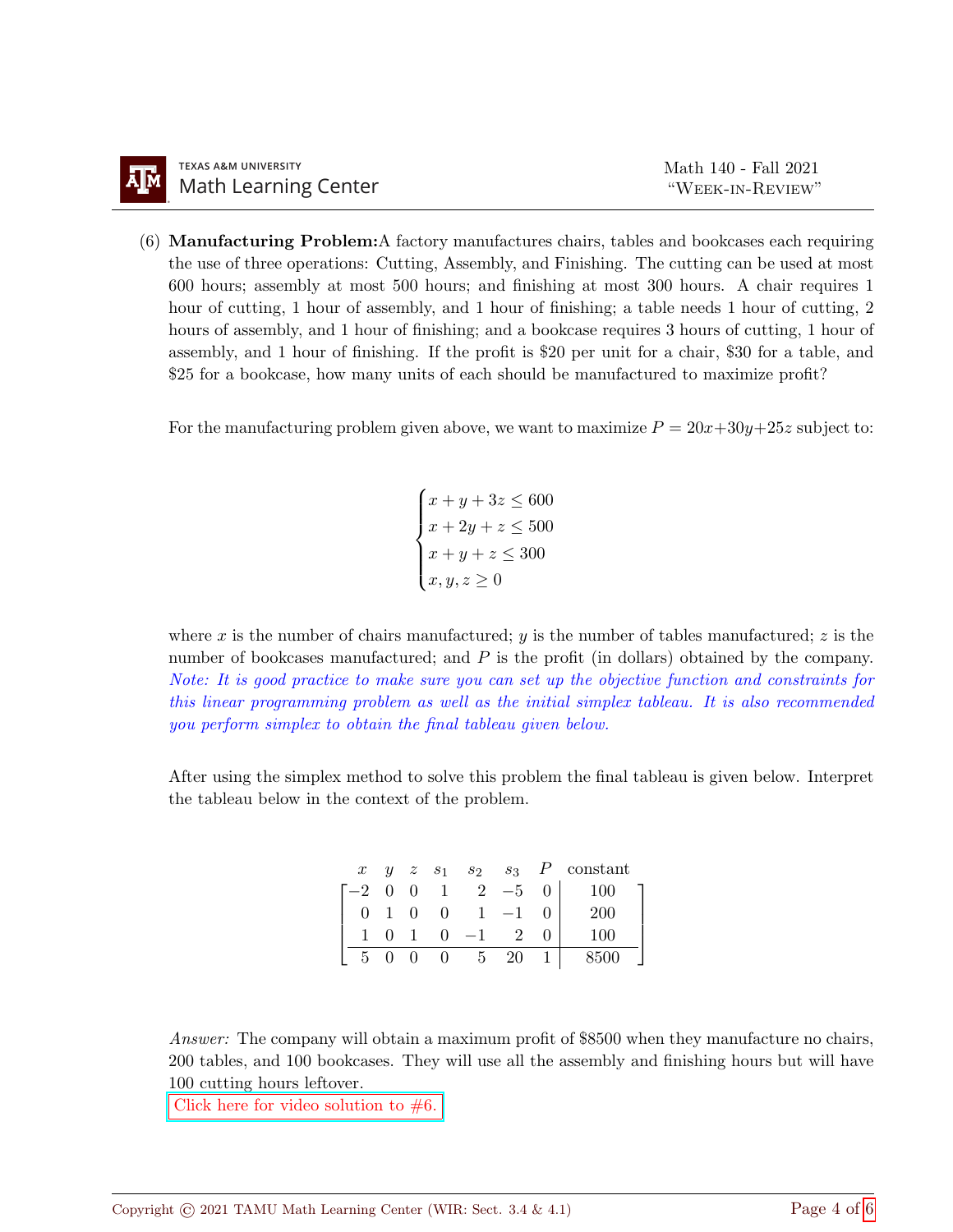## Section 4.1

(7) In an experiment the numbers  $-1$ ,  $-2$ , 0, and 2 are written on equal sized pieces of paper and placed in a box. Two pieces of paper are drawn at the same time and the sum is noted. State the sample space.

Answer:  $S = \{-3, -2, -1, 0, 1, 2\}$ Click here for video solution to  $#7$ 

- (8) An experiment consists of rolling two distinguishable four-sided die and noting the sum of the numbers that land uppermost.
	- (a) State the sample space.
	- (b) List of outcomes in the event, E, a three is rolled.
	- (c) Give one example of a simple event for this experiment.

Answer:

(a) 
$$
S = \{2, 3, 4, 5, 6, 7, 8\}
$$

- (b)  $E = \{4, 5, 6, 7\}$
- (c) G is the event double fours are rolled.  $G = \{8\}$

[Click here for video solution #8.](https://youtu.be/R45afsylhM8)

(9) Let  $S = \{h, o, l, i, d, a, y\}$  with events  $E = \{d, a, y\}, F = \{l, i, d\}, G = \{y\}$  and  $H = \{o, i, l\}.$ Use set notation to describe the given event.

(a)  $(F \cap G)^C$ (b)  $(F \cup G)^C$ (c)  $G^C \cap (E \cup F)$ Answer:  $(a)$   $S$ (b)  $\{h, o, a\}$  $(c) \{d\}$ [Click here for video solution #9.](https://youtu.be/FUuOkCERsxw)

(10) Shade the region(s) of the two-circle Venn diagram corresponding to the events: